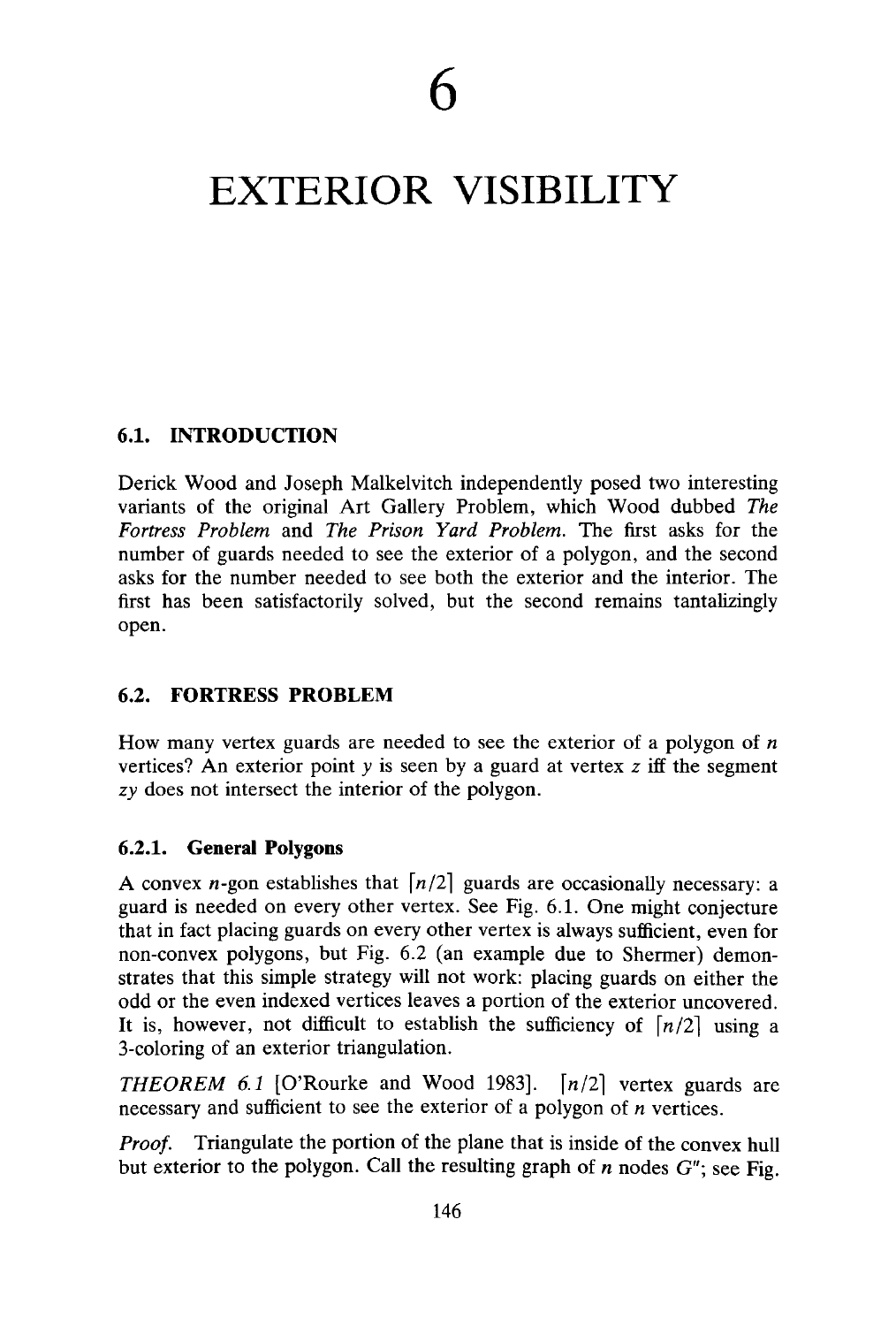

**Fig. 6.1.** A convex polygon requires  $\lfloor n/2 \rfloor$  vertex guards (solid dots) to cover the exterior.

6.3a. Add an additional node  $v_{\infty}$  to  $G''$  outside the hull and make it adjacent to every node on the hull; call this graph of  $n+1$  nodes  $G'$  (Fig. 6.3b). Finally, choose some hull vertex *x* and split it into two vertices *x'* and *x",* apportioning the previous connections from *x* between *x'* and *x"* so that the graph remains planar, and adding a new arc so that  $v_\infty$  is adjacent to both  $x'$ and  $x''$ . Call the resulting graph of  $n + 2$  nodes *G* (Fig. 6.3c).

We claim that this graph is a triangulation graph of a polygon. This can be seen by "opening up" the convex hull at  $x' - x''$  and moving  $v_\infty$  far enough away to permit all its connections to be straight lines. Since *G* is a triangulation graph, it can be 3-colored. The least frequently used color, say red, occurs no more than  $|(n+2)/3|$  times. If  $v_{\infty}$  is not colored red, then



Fig. 6.2. Guards on the even vertices leave *E* uncovered, and guards on the odd vertices leave *O* uncovered.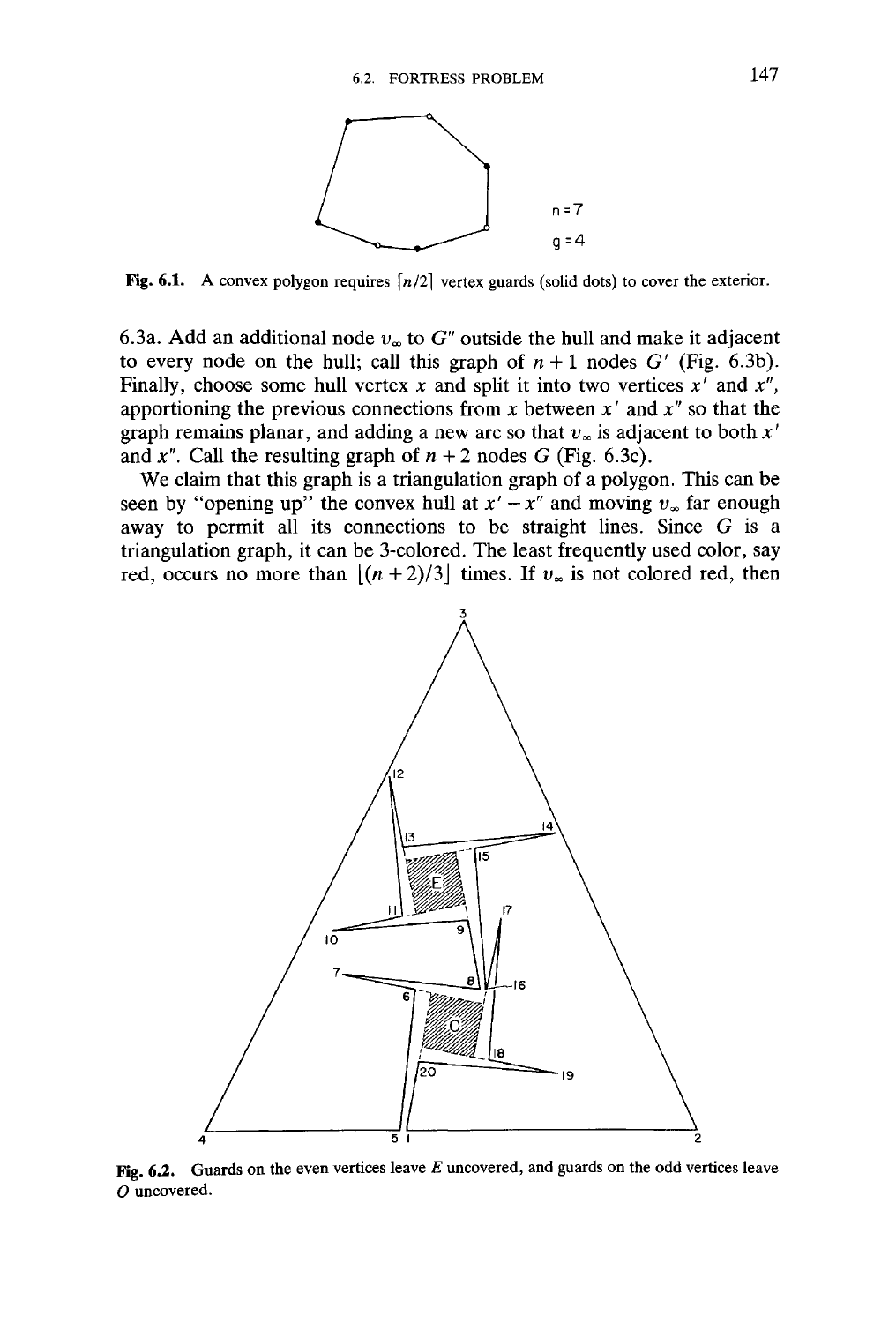

Fig. 6.3. The graph *G* in (c) is produced from a triangulation of the hull pockets (a) by connecting all hull vertices to  $v<sub>\infty</sub>$  (b) and splitting some hull vertex x.

placing guards at the red nodes covers the exterior of the original polygon with  $|(n + 2)/3| \leq \lfloor n/2 \rfloor$  vertex guards.

If, however,  $v_{\infty}$  is colored red, this strategy will not work, since no guard may be placed at  $v_{\infty}$  as it is not a vertex of the polygon. In this case, place guards with the second least frequently used color. Suppose the number of occurrences of the three colors are  $a \le b \le c$ , with  $a + b + c = n + 2$ . Since  $a \ge 1, b+c \le n+1$ . Thus  $b \le |(n+1)/2| = \lfloor n/2 \rfloor$ .

Finally, in either case, every triangle incident to  $v_{\infty}$  is dominated, and since  $v_{\infty}$  is not guarded, every other hull vertex must be guarded. These guards clearly cover the exterior outside the hull. The exterior inside the hull is covered by the usual 3-coloring argument.  $\Box$ 

#### **6.2.2. Orthogonal Polygons**

Although more guards are needed to cover the exterior than the interior of an arbitrary polygon  $(\lfloor n/2 \rfloor \text{ versus } \lfloor n/3 \rfloor)$ , with orthogonal polygons the numbers required differ only slightly:  $\lfloor n/4 \rfloor + 1$  for the exterior versus *[n/A\* for the interior.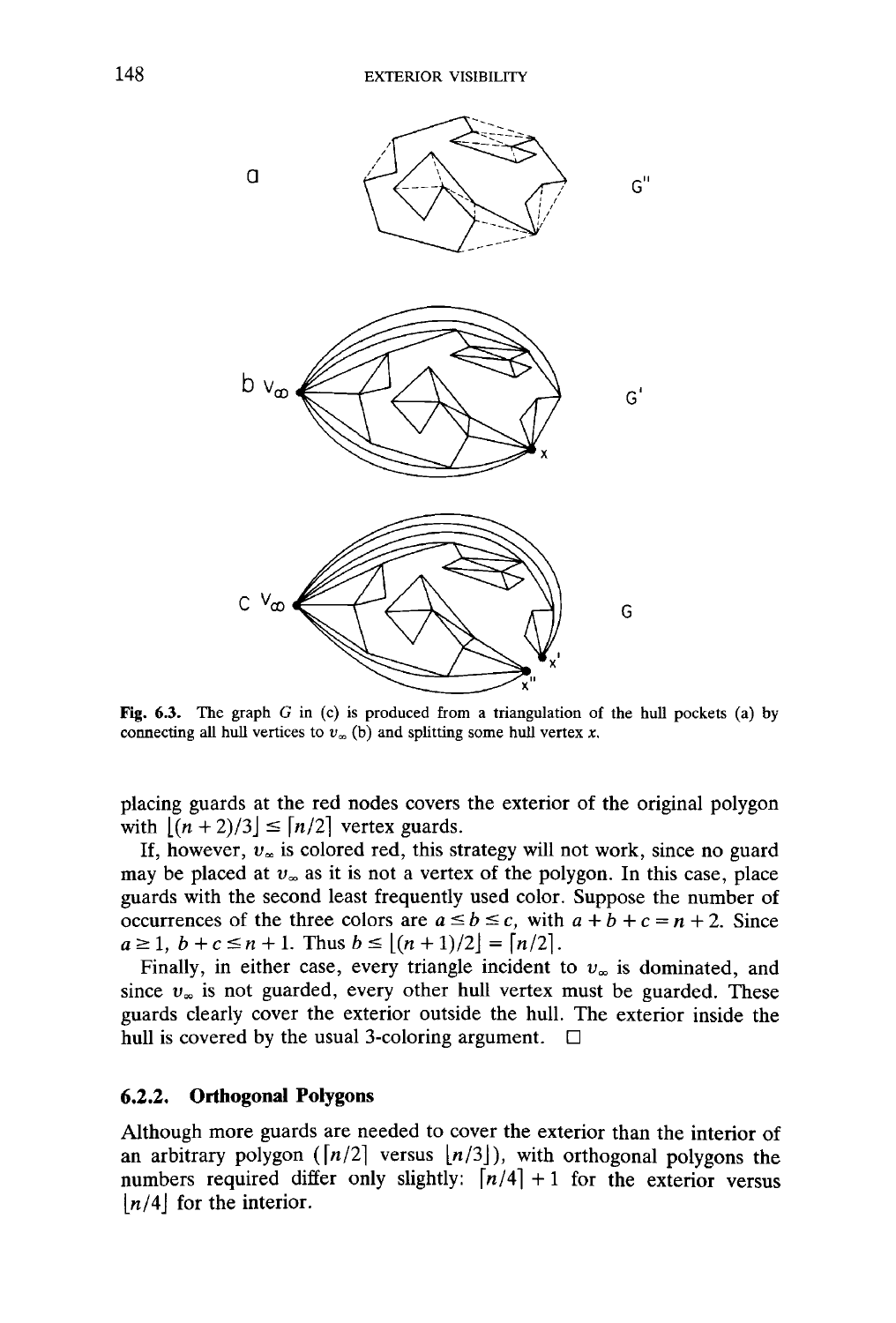

Fig. 6.4. An orthogonal spiral requires  $\lfloor n/4 \rfloor + 1$  vertex guards (solid) to cover the exterior.

*THEOREM 6.2* [Aggarwal 1983].  $\lfloor n/4 \rfloor + 1$  vertex guards are necessary and sufficient to see the exterior of an orthogonal polygon of *n* vertices.

*Proof.* Necessity follows from the spiral of  $n = 4m$  vertices shown in Fig. 6.4. Starting from the interior of the spiral, it is clear that the vertices labeled 1, 4, 8, 12, 16,...,  $4(m-3)$  are an optimal choice for guard locations; a second optimal choice is 7, 11, 15, ...,  $4m - 1$ . At the outside arm there is some choice where to place the last few guards. The first sequence can continue in one of two ways: either ...,  $4(m-2)$ ,  $4(m-1)$ ,  $4m$  (the solid circles in Fig. 6.4), or ...,  $4(m-2)$ ,  $4(m-2) + 2$ ,  $4(m-1) + 2$ ,  $4m - 1$  (the empty circles in the figure). In either case  $m + 1$  guards are used. Similar reasoning shows that  $m + 1$  guards are required for other choices of guard locations. If the spiral is extended by two more vertices,  $n = 4m + 2$ , then  $m + 2$  guards are required. In all cases,  $\lfloor n/4 \rfloor + 1$  guards are required.

The sufficiency proof follows almost directly from the L-shaped partition discussed in Sections 2.5 and 2.6. Given an *n* vertex orthogonal polygon *P,* remove the horizontal edge *e* with largest v-coordinate (or any one with maximum height if there are several), extend the two adjacent vertical edges upward and enclose the entire polygon with a bounding rectangle as illustrated in Fig. 6.5. The interior of this new  $n + 4$  vertex polygon  $P'$ 



Fig. 6.5. The exterior of an orthogonal polygon may be converted into the interior of another by deleting the highest edge *e* and enclosing within a rectangle.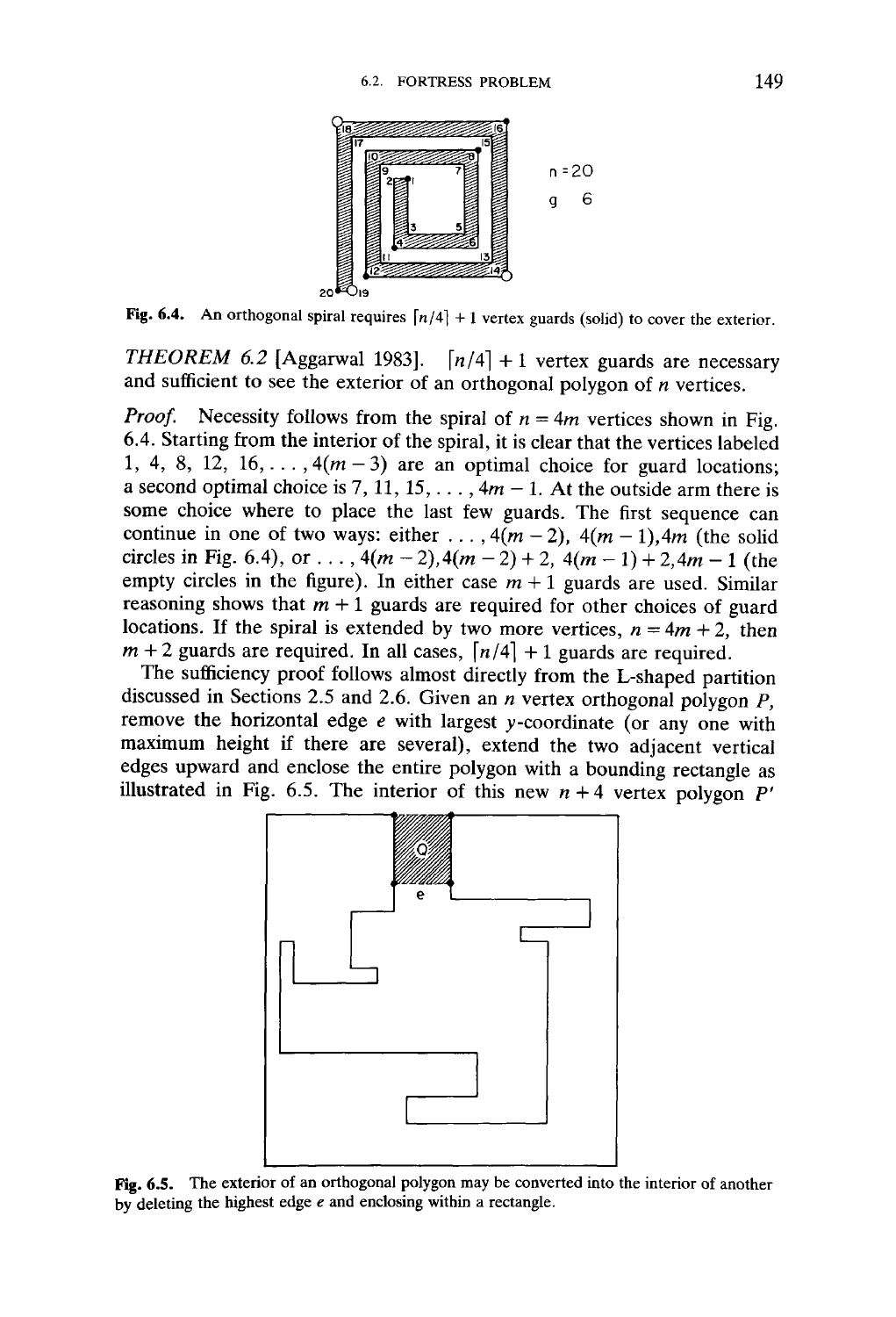

Fig. 6.6. An alternative enclosing strategy, used when *n* is divisible by 4.

coincides with the immediately surrounding exterior of *P,* except for the rectangle *Q* shaded in the figure, which is exterior to both.

The crucial observation is that the guard placement procedure described in Section 2.6 locates guards *only* on reflex vertices. Since the six new vertices of *P'* are all convex, guards covering the interior of *P'* will all be located on vertices of *P.* It should be clear that coverage of the immediate exterior of  $P$  by vertex guards implies coverage of the entire exterior: each side of the smallest rectangle enclosing *P* must have a guard on it, and these guards cover the infinite plane outside the rectangle. By Theorem 2.5, the interior of *P'* can be covered with  $[(n+4)/4]$  such guards. The region *Q* will need its own guard, yielding a total of  $|n/4|+2$  guards. When  $n \equiv 2 \pmod{4}$ , this formula is identical to  $\lfloor n/4 \rfloor + 1$ . Note that the guard placement must cover the entire infinite plane, as the bounding rectangle can be chosen to be arbitrarily large.

If  $n \equiv 0 \pmod{4}$ , we have the freedom to augment P' by two vertices without increasing the number of guards, because of the presence of the floor function in Theorem 2.5. Therefore, modify  $P'$  to have  $n + 6$  vertices as shown in Fig.  $6.6$ . Note that now the interior of  $P'$  and the immediate exterior of *P* exactly coincide: *Q* has been removed. *P'* can be covered with  $|(n+6)/4| = |n/4| + 1$ , which coincides with  $\lfloor n/4 \rfloor + 1$  since  $n \equiv 0 \pmod{4}$ .  $\Box$ 

## **6.2.3. Guards in the Plane**

The surprising asymmetry between Theorems 1.1 and 6.1, which respectively state that *[n/3\* guards suffice to cover the interior of a polygon but  $\lfloor n/2 \rfloor$  may be needed to cover the exterior, can be removed by a loosening of restrictions on the guard placements. We will show in this section that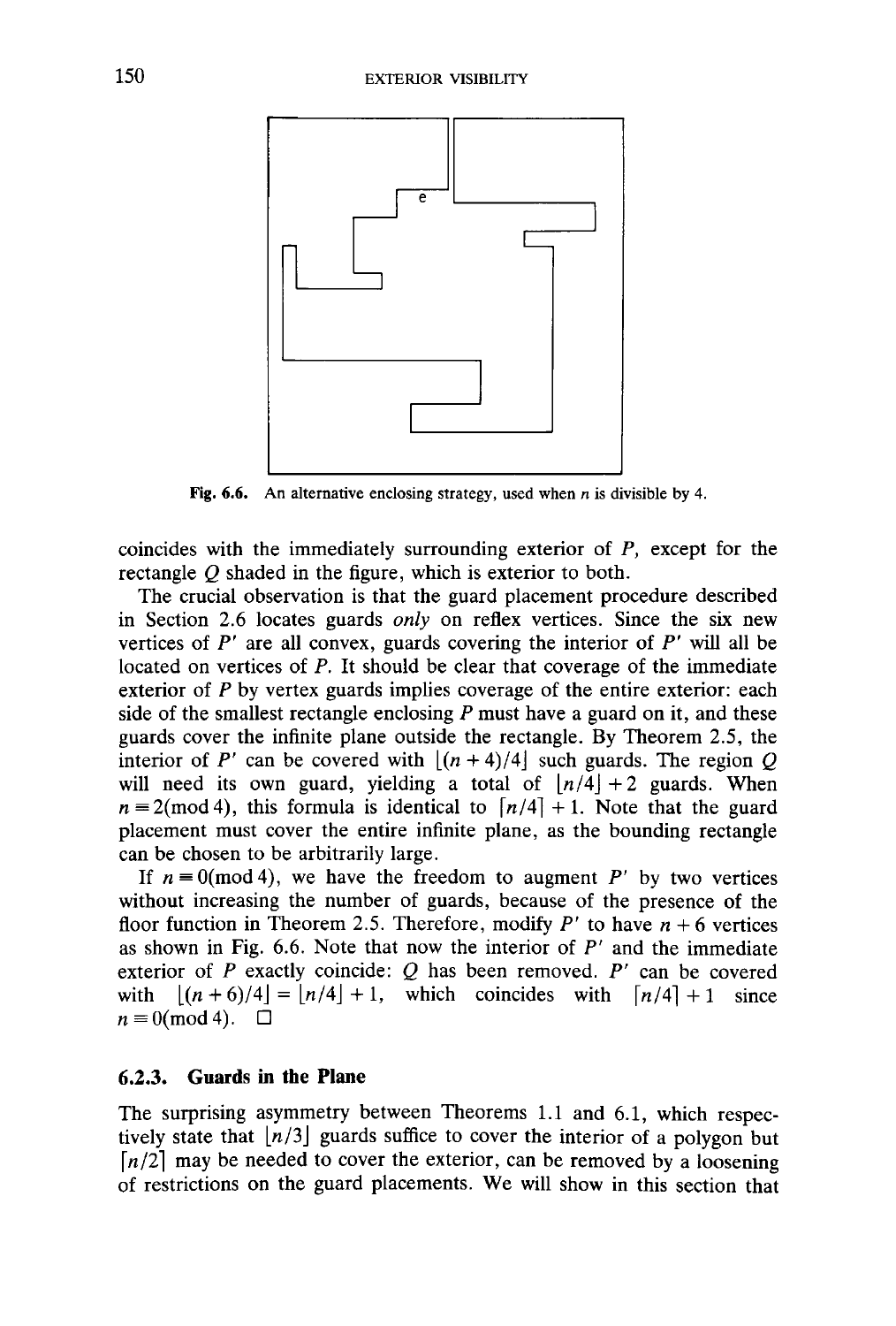

Fig. 6.7.  $\lceil n/3 \rceil$  point guards are necessary to cover the exterior of a polygon.

*\n/3]* guards are necessary and sufficient to cover the exterior of a polygon if the guards are not restricted to vertices of the polygon, but may be located anywhere in the plane exterior to the polygon or on the polygon boundary. Such guards are called *point guards* to contrast with the vertex guards used in the previous section. This theorem restores a pleasing symmetry between interior and exterior coverage:  $\lfloor n/3 \rfloor$  versus  $\lfloor n/3 \rfloor$ ; even the floor and ceiling operators interchange naturally.

Necessity of  $\lfloor n/3 \rfloor$  guards is established by turning the comb example of Fig. 1.2 "inside-out." Figure 6.7 shows a 13-vertex example that requires  $5 = \lfloor 13/3 \rfloor$  guards. The general construction with *k* comb prongs has  $n = 3k + 4$  vertices are requires  $k + 2 = \lfloor n/3 \rfloor$  guards. Necessity for the other two possible values of *n* mod 3 are obtained by adding one or two extraneous vertices to this example.

Sufficiency of  $\left[ (n + 1)/3 \right]$  guards is easily established.

*LEMMA 6.1.*  $\left[ (n + 1)/3 \right]$  point guards suffice to cover the exterior of an n vertex polygon *P.*

*Proof.* Rotate *P* so that vertex *a* is uniquely highest and *b* uniquely lowest, and add two vertices  $\lambda$  and  $\rho$  below the lowest vertex of P, and far enough away to both see *a.* See Fig. 6.8. Triangulate the interior of the convex hull exterior to the polygon, and add diagonals from  $\lambda$  and  $\rho$  to every hull vertex visible to them. Finally split vertex *a* in two. The result is a triangulated



Fig. 6.8. Domination of this graph implies coverage of the exterior of the polygon.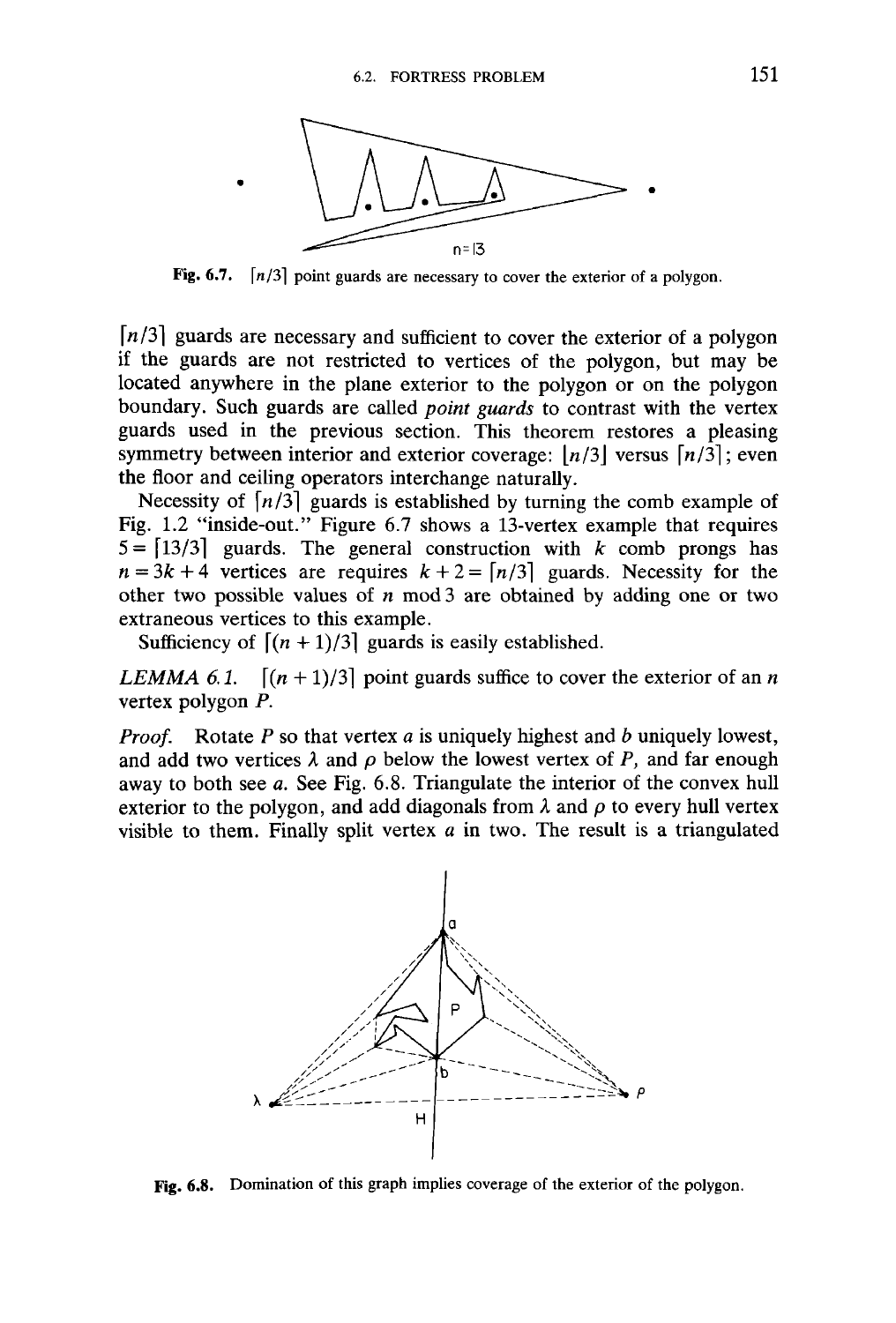polygon of  $n + 3$  vertices. Cover this polygon with  $\lfloor (n + 3)/3 \rfloor = \lfloor (n + 1)/3 \rfloor$ guards by Theorem 1.1. We now argue that these guards cover the entire exterior.

Clearly the portion interior to the hull is covered. Now consider the left half-plane *H* determined by a line through *a* and *b.* If a guard is assigned to  $\lambda$ , then it covers all of *H* exterior to the hull. If  $\lambda$  has no guard, then since every hull edge in the left chain between  $a$  and  $b$  forms a triangle with  $\lambda$ , at least one endpoint of each hull edge must have a guard. But then these guards cover the exterior in *H.* Applying the same argument to the right half-plane establishes the lemma.  $\Box$ 

One of the longest proofs in the first draft of this book was devoted to removing "a third of a guard" from this lemma. The proof followed the same general approach as that used in Lemma 6.1, but difficulties arise because combinatorial dominance of arbitrary exterior triangulations of the type just considered cannot suffice to establish the theorem, as shown in Fig. 6.9. Here  $n = 6$ , so  $\lceil n/3 \rceil = 2$ , but  $\lceil (n + 1)/3 \rceil = 3$ . The triangle *abc* requires one guard in any combinatorial domination. But then two further guards will be required regardless of how the exterior is triangulated. The figure shows that indeed only two point guards are necessary, one at each of  $\lambda$  and  $\rho$ , but these guards represent a combinatorial dominance only if the exterior is retriangulated. Our proof involved a long cascade of cases, and an abandonment of combinatorics for geometry at a critical junction (Aggarwal 1984). Fortunately, this theorem has gone the way of Chvátal's theorem and the Kahn, Klawe, Kleitman theorem in that a proof far simpler than the original has been found. Recently Shermer discovered a concise coloring argument, which we present below.

*THEOREM 6.3* [Aggarwal and O'Rourke 1984].  $\lceil n/3 \rceil$  point guards are sometimes necessary and always sufficient to cover the exterior of a polygon *P* of *n* >3 vertices.

*Proof* [Shermer 1986]. Necessity has already been established. If *P* is convex, then two guards placed sufficiently far away on opposite sides of *P* suffice to cover the exterior. Since  $n > 3$ ,  $2 \leq \lfloor n/3 \rfloor$ .

Suppose then that *P* has at least one pocket—that is, an exterior polygon interior to the hull and bound by a hull edge. Rotate P so that *a* and *b* are uniquely the highest and lowest vertices, respectively, and add two new



Fig. 6.9. A graph that requires 3 combinatorial guards for dominance, but only 2 point guards are needed for coverage of the exterior.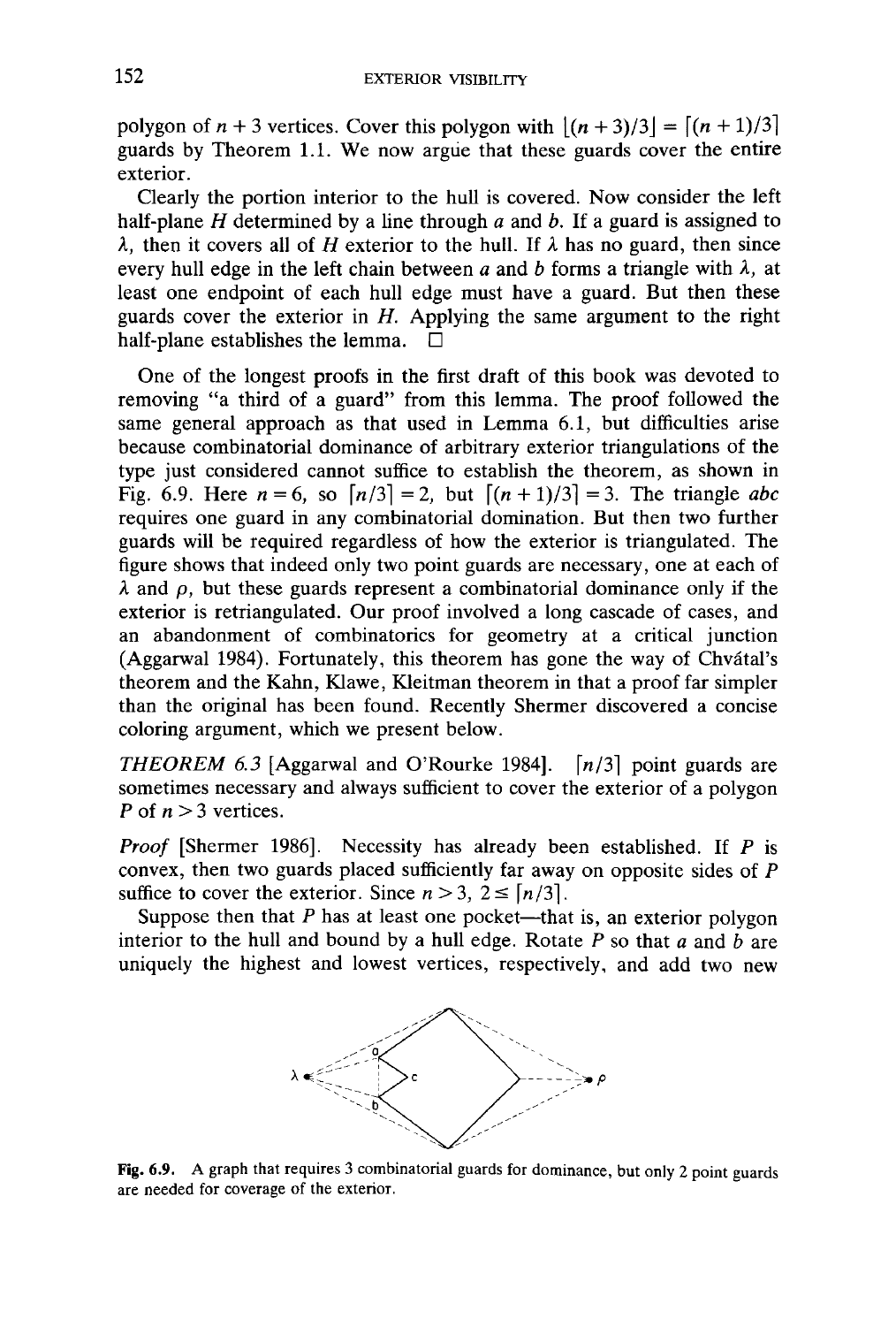

**Fig. 6.10.** If the number of hull vertices is even, this graph is 3-colorable.

vertices  $\lambda$  and  $\rho$  on opposite sides of P and sufficiently distant so that they both can see both *a* and *b.* Triangulate the pockets of the hull, and connect  $\lambda$  and  $\rho$  to all visible hull vertices, as shown in Fig. 6.10. The strategy is as follows. Since  $\lfloor n/3 \rfloor = \lfloor (n+2)/3 \rfloor$ , if we could show that the constructed triangulation graph *G* were 3-colorable, placing guards with the least frequently used color would establish the theorem via the same argument for exterior coverage used in Lemma 6.1. But *G* is not always 3-colorable: the graph in Fig. 6.9 requires four colors. Shermer's idea is to modify the graph so that it is always 3-colorable.

Let *h* be the number of hull vertices. Two cases will be considered: *h* even and *h* odd.

*Case (h* even). *G* is always 3-colorable in this case, regardless of the choice of  $\lambda$  and  $\rho$ . To see this, color the hull vertices alternately with colors 1 and 2. Then  $\lambda$  and  $\rho$  may be colored 3. Each pocket lid (shown dotted in Fig. 6.10) is an edge of the polygon forming the pocket. With the constraint that the lid is colored (1,2), a pocket polygon may be 3-colored as in Section 1.3.1. The result is a 3-coloring of G, implying domination with  $|(n+2)/3|$ guards. By the argument in the proof of Lemma 6.1, these guards cover the entire exterior.

*Case (h* odd). The above approach will not work, as the hull cannot be 2-colored. Let *yz* be a pocket lid, and let *x* be the apex of the triangle in the pocket supported by  $yx$ . Now orient P and choose  $\rho$  so that

- (1)  $\rho$  can see x,
- (2)  $x\rho$  is not parallel to any polygon edge, and
- (3)  $\rho$  is distant enough to see an "antipodal" pair of vertices  $a$  and  $b$ , vertices that admit parallel lines of support.

Condition (2) is imposed so that *a* and *b* are ensured to become uniquely highest and lowest as before. Clearly it is always possible to choose such a  $\rho$ . Place  $\lambda$  on the opposite side of *P* as in the previous case. See Fig. 6.11. The quadrilateral *pyxz* is convex by construction. Delete diagonal *yz* from *G,* and add diagonal *px.* (This is the necessary retriangulation mentioned earlier.) If we now consider *x* part of the hull, we have increased the number of hull vertices to be even. Now proceed as in the previous case. Color the cycle of hull vertices and x colors 1 and 2 in alternation, color  $\lambda$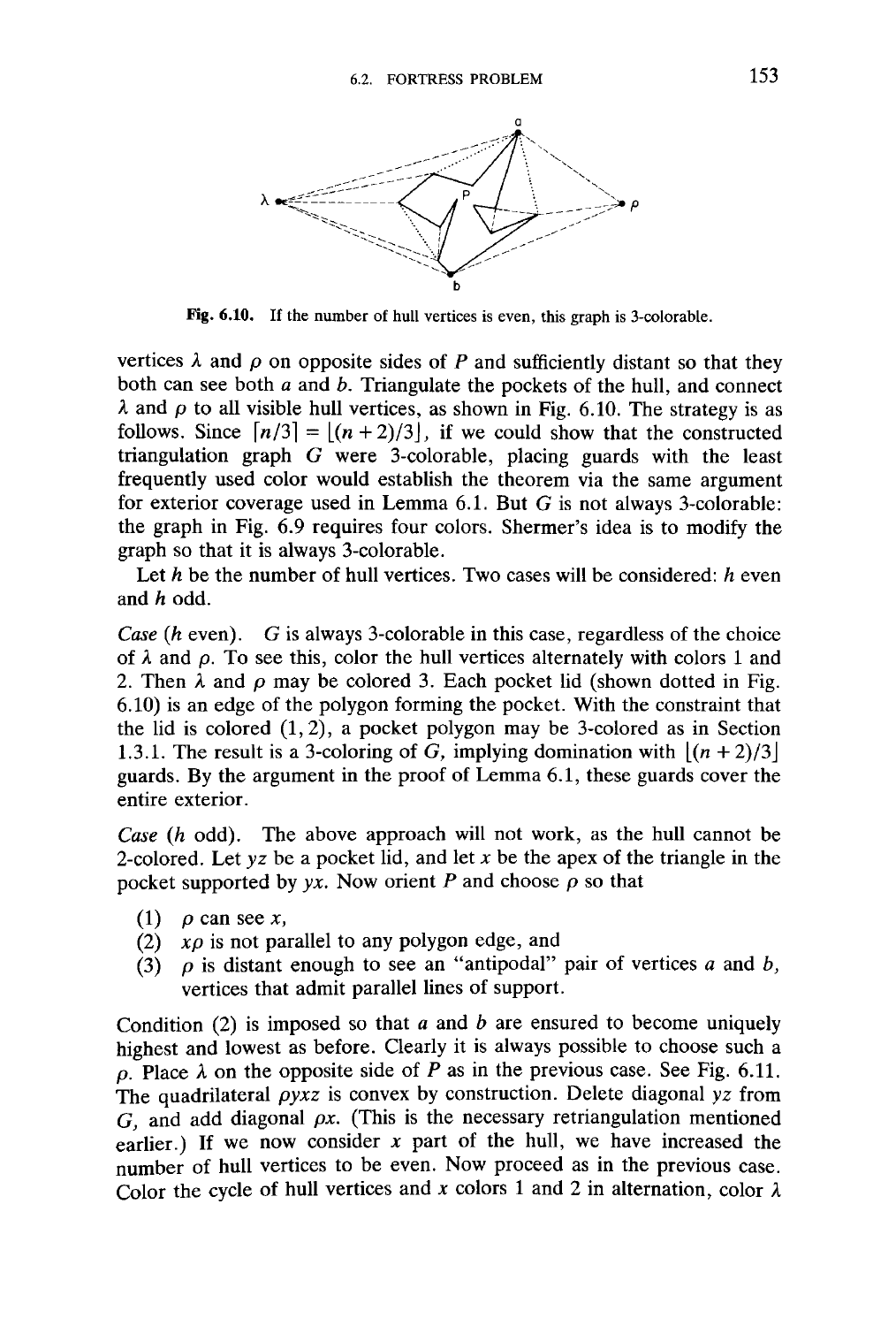

**Fig.** 6.11. If the number of hull vertices is odd, one vertex x within the hull is connected to  $\rho$ to make a 3-colorable graph.

and  $\rho$  color 3, and 3-color all pocket polygons. Dominate G with  $[(n+2)/3]$ guards. The argument for exterior coverage used in the proof of Lemma 6.1 must be modified slightly, since it may be that neither endpoint of the hull edge *yz* is assigned a guard. But in that case, *x* will be assigned a guard, and the complete exterior is still covered.  $\Box$ 

Note that the proof uses at most two guards in the plane strictly exterior to the polygon; the remainder are located at vertices.

## **6.3. PRISON YARD PROBLEM**

How many vertex guards are needed to simultaneously see the exterior and interior of a polygon *P* of *n* vertices? An interior point *x* is seen by a guard at vertex z if the segment *zx* does not intersect the exterior of *P,* and an exterior point *y* is seen by z if zv does not intersect the interior of *P.* It should be emphasized that the guards are restricted to vertices; the problem is quite a bit different (and easier) if the guards are permitted to be located arbitrarily far away from the polygon. Permitting the guards to be anywhere on the boundary of the polygon does not seem to affect the problem's complexity, so we will only consider vertex guards.

## **6.3.1. General Polygons**

The worst case known is the same as that for the fortress problem: a convex *n*-gon (Fig. 6.1). This establishes that  $\lfloor n/2 \rfloor$  guards are occasionally necessary. The only sufficiency result so far obtained is rather weak and inelegant:

*THEOREM 6.4* [O'Rourke 1983]. For a multiply-connected polygon of *n* vertices, *r* of which are reflex, and *h* of which are on the convex hull of the polygon,

 $\min(\lfloor n/2 \rfloor + r, \lfloor (n + \lfloor h/2 \rfloor)/2 \rfloor, \lfloor 2n/3 \rfloor)$ 

vertex guards are sufficient to see both the interior and exterior. Note that,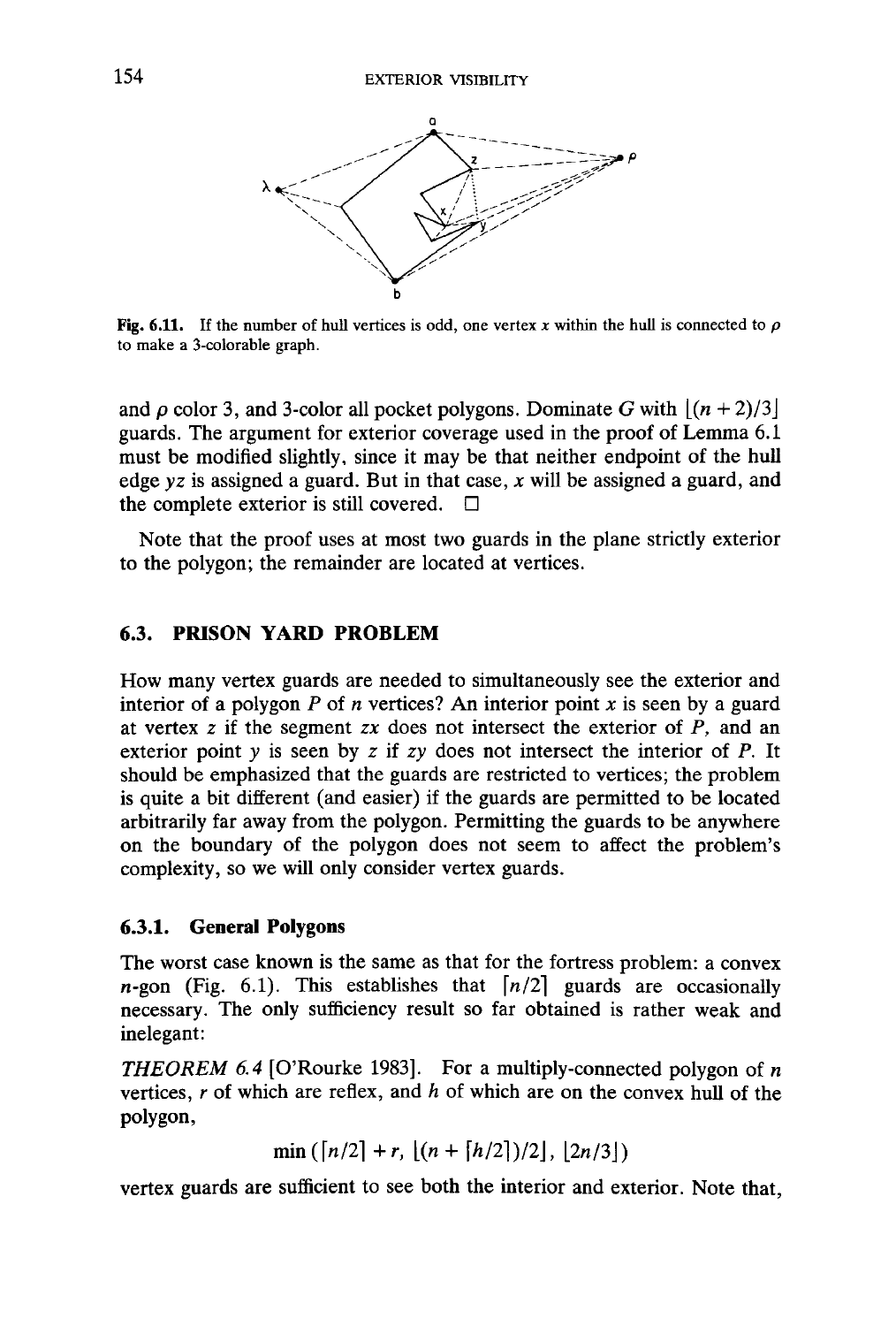

**Fig. 6.12.** Addition of  $\frac{h}{2}$  nodes exterior to the hull leads to  $n/2 + h/4$  guards (modulo floors and ceilings).

ignoring ceilings and floors, the above formula may be written in the more revealing form

$$
n/2 + \min(r, h/4, n/6)
$$

*Proof.* Each of the three formulas is derived by a separate method.

$$
(1) \quad \lceil n/2 \rceil + r
$$

Use Theorem 6.1 to cover the exterior with  $\lfloor n/2 \rfloor$  guards, and Theorem 1.5 to cover the interior when  $r \ge 1$ . If  $r = 0$ , the polygon is convex and  $[n/2]$  clearly suffice.

$$
(2) \quad \left\lfloor (n + \lceil h/2 \rceil)/2 \right\rfloor
$$

Triangulate the interior of the convex hull, including both the interior of the polygon and the exterior within the hull. Add  $\left\lceil h/2 \right\rceil$  new vertices outside the hull, each (except for perhaps one) adjacent to three hull vertices, as shown in Fig. 6.12. The resulting graph is planar and so may be 4-colored. Place guards at nodes colored with the two least frequently used colors. Together these colors cannot be used more than half of the total number of vertices—that is, not more than  $\lfloor (n + \lfloor h/2 \rfloor)/2 \rfloor$ . Since every triangle has three differently colored vertices, at least one guard is in the corner of each triangle. If any of the outside-hull vertices are assigned guards, place the guard on the middle of its three adjacent hull vertices, or either one if only adjacent to two. The inside of the hull is covered because it is partitioned into triangles; the exterior of the hull is covered because every hull edge has a guard on at least one endpoint.

$$
(3) [2n/3]
$$

Triangulate the interior of the hull as above. Add a single new vertex  $v_{\infty}$ outside the hull, and connect it to every hull vertex (Fig. 6.13). The resulting graph is planar and can be 4-colored. Place guards on the two least frequently used colors not matching the color assigned to  $v_\infty$ . Suppose the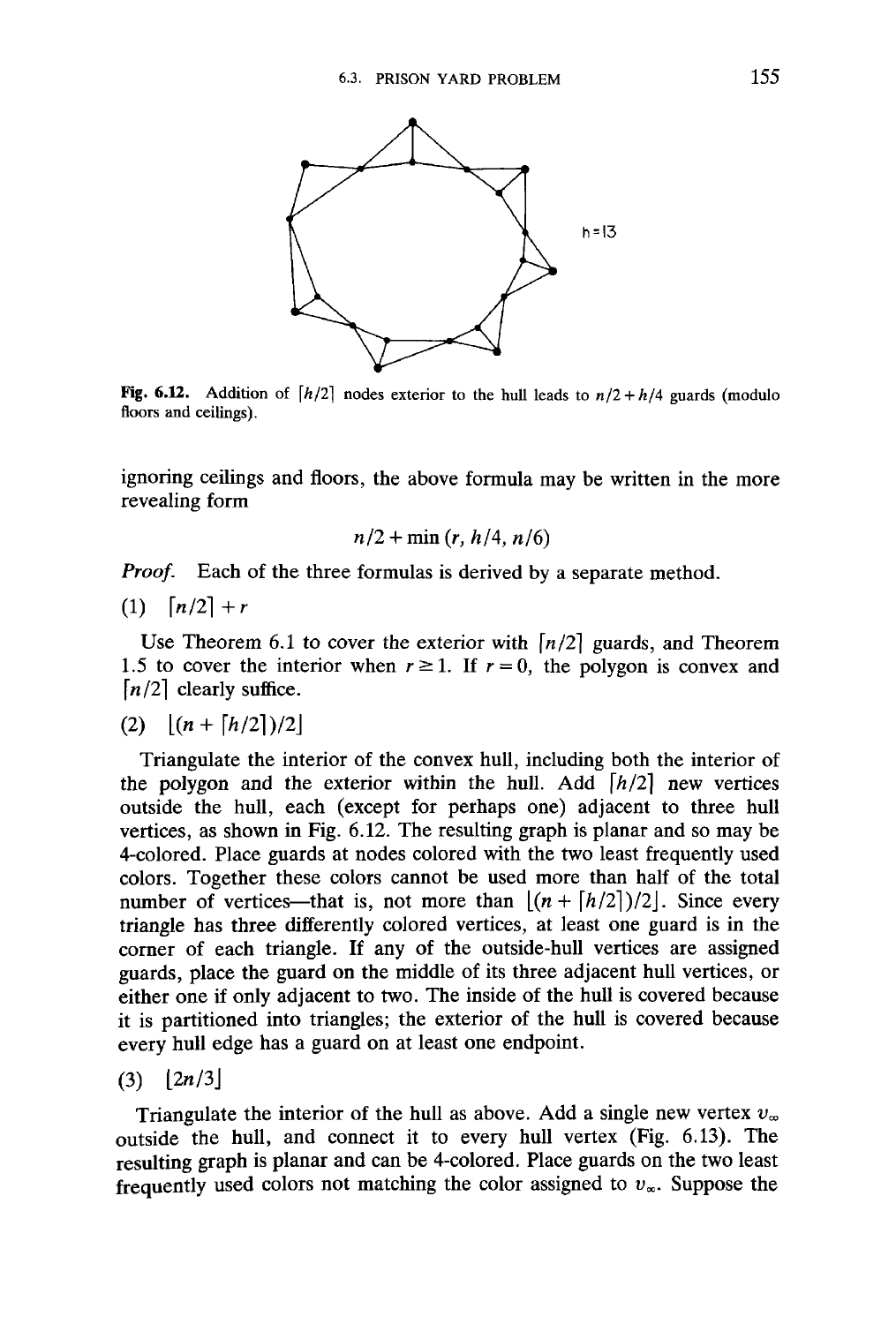

**Fig. 6.13.** Connecting every hull vertex to  $v_\infty$  leads to  $\lfloor 2n/3 \rfloor$  guards.

number of nodes colored *i* is  $c_i$ , so that

$$
c_1 \le c_2 \le c_3 \le c_4,\tag{1}
$$

$$
c_1 + c_2 + c_3 + c_4 = n + 1. \tag{2}
$$

If  $v_{\infty}$  is colored 1, 2, 3, or 4, the two colors used for guards occur  $(c_2 + c_3)$ ,  $(c_1 + c_3)$ ,  $(c_1 + c_2)$ , and  $(c_1 + c_2)$  times, respectively. Clearly the first case is the worst because of the inequality (1). In this case, since  $c_1 \geq 1$ , Equation (2) becomes

$$
c_2 + c_3 + c_4 \le n
$$

and Equation (1) implies that  $c_2 + c_3 \leq \lfloor 2n/3 \rfloor$ .

Now the argument is the same as above: every triangle has at least one guard at a vertex, and the exterior triangles are likewise covered without using a guard at  $v_{\infty}$ .  $\Box$ 

If the guards are not restricted to lie on the boundary of the polygon, then it is easy to establish  $\lfloor n/2 \rfloor + 1$  sufficiency: triangulate the interior of the hull, and add two vertices sufficiently far outside the hull to connect every hull vertex by a straight line (as in Fig. 6.10, but with interior triangulation as well); 4-color the resulting graph and place guards on the two least frequently used colors.

It seems, however, that this freedom to place guards outside of the polygon is not needed:

*CONJECTURE 6.1.*  $\lfloor n/2 \rfloor$  vertex guards are sufficient to see the interior and exterior of a polygon of *n* vertices.

Proving or disproving this conjecture is one of the most interesting open problems in this field.

Before proceeding to orthogonal polygons, it will be instructive to prove  $|2n/3|$  sufficiency by a different method. Cover the exterior with  $\lfloor n/2 \rfloor$ guards according to Theorem 6.1. Now triangulate the interior of the polygon, and remove all vertices assigned a guard and their incident edges. The resulting graph may be disconnected (as in Fig. 6.14), but it will have a total of no more than  $n - \lfloor n/2 \rfloor = \lfloor n/2 \rfloor$  nodes. Further delete any vertices or edges of this graph that are not part of any triangle; these clearly are covered from all sides by guards. Now apply the interior visibility argument: 3-color and place guards at the least frequently used color. Note that although the components are not necessarily triangulation graphs of simple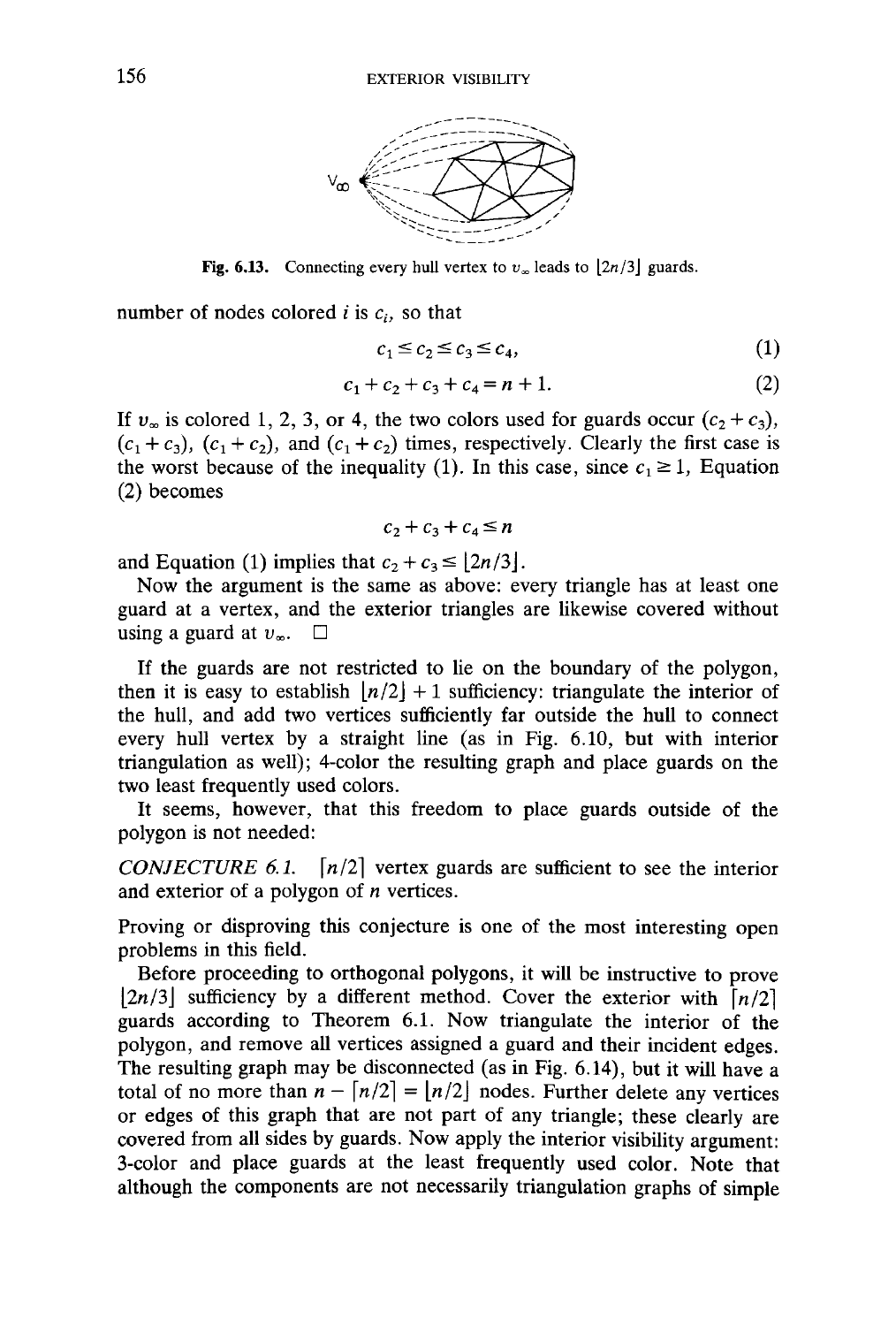

**Fig. 6.14.** The dashed edges are incident on a guarded vertex (solid dots).

polygons, they are nevertheless 3-colorable, as each is a subgraph of such a graph. This requires at most an additional *[n( /3\* guards for each connected component of  $n_i$  nodes; note that  $n_i \geq 3$ . Thus the total number of guards required is  $\lfloor n/2\rfloor + \lfloor n/2\rfloor/3\rfloor$ . This formula equals  $\lfloor 2n/3\rfloor$ , except when  $n \equiv 1 \pmod{6}$ , in which case it equals  $\lfloor 2n/3 \rfloor + 1$ . A similar argument will be used in the next section.

### **6.3.2. Orthogonal Polygons**

Clearly the separate interior and exterior visibility results for orthogonal polygons (Theorems 2.2 and 6.2) may be combined to yield  $|n/4|$  +  $\lceil n/4 \rceil + 1 \leq \lceil n/2 \rceil + 1$  sufficiency for vertex guards. This straightforward combination of interior and exterior results may be improved slightly by following the above sketch of the alternate  $|2n/3|$  proof. Interestingly, the proof employs both methods known for achieving the interior orthogonal result.

*THEOREM 6.5* [O'Rourke 1983].  $|7n/16|$  + 5 vertex guards are sufficient to see both the interior and exterior of a simple orthogonal polygon.

*Proof.* Cover the exterior with  $\lfloor n/4 \rfloor + 1$  guards according to Theorem 6.2. Now partition the interior into convex quadrilaterals as guaranteed by Theorem 2.1. Discard every edge that has a guard at one of its endpoints. This may disconnect the graph, but the total number of vertices is no more than  $n - (\lfloor n/4 \rfloor + 1)$ ; see Fig. 6.15. Further delete all vertices and edges that are not part of any quadrilateral; this is justified since guards cover all sides of such edges and around all such vertices. Four-color the pieces (as was done in the proof of Theorem 2.2) and place guards on the least frequently used color. Each piece of  $n_i$  nodes will need no more than  $\lfloor n_i/4 \rfloor$ guards; note that  $n_i \geq 4$ . The total number of guards used is

$$
\lfloor n/4 \rfloor + 1 + \lfloor \frac{n - \lfloor n/4 \rfloor - 1}{4} \rfloor.
$$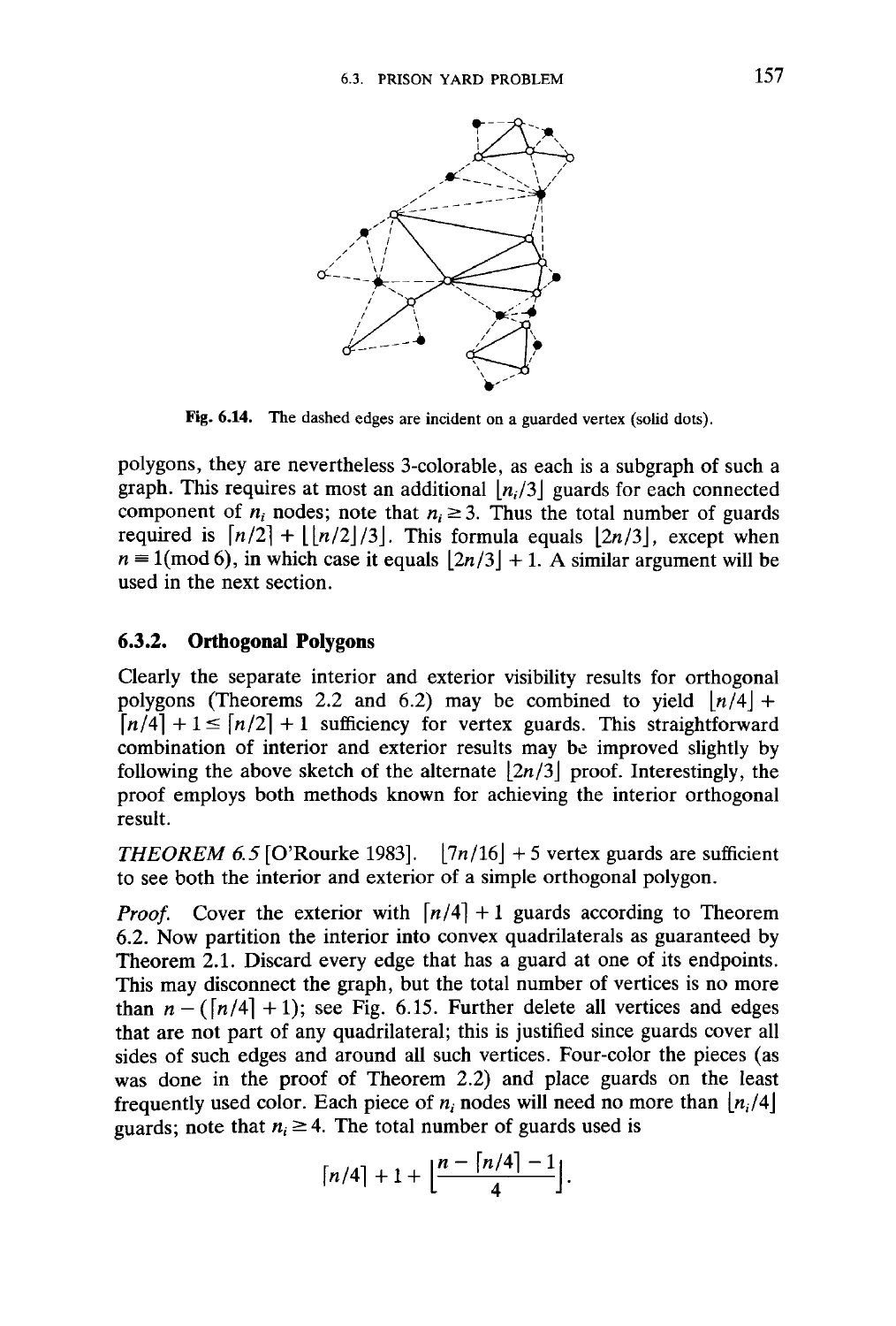

Fig. 6.15. The dashed edges are adjacent to a guard as in Fig. 6.14.

This expression is no larger than  $\lfloor 7n/16 \rfloor + 5$ ; the constant 5 can be reduced for certain values of *n* mod 16.  $\Box$ 

This result appears to be nearly as weak as the  $|2n/3|$  result for arbitrary polygons.

#### **6.4. ALGORITHMS**

Because the partitioning theorems in this chapter employ techniques from previous chapters, such as triangulation, 3-coloring, and L-shape partitioning, few new algorithmic questions are raised. The only new technique used is 4-coloring of a planar graph. Unfortunately, Appel and Haken's proof leads to a rather complex  $O(n^2)$  algorithm (Appel and Haken 1977; Frederickson 1984). Using this algorithm with algorithms discussed in previous chapters, we arrive at the worst-case time complexities shown in Table 6.1. Here  $O(T)$  is the time complexity for triangulation; the current best result is  $T = n \log \log n$ .

| Table 6.1       |                                 |                               |          |
|-----------------|---------------------------------|-------------------------------|----------|
| Problem         | Techniques                      | Guards                        | Time     |
| <b>Fortress</b> |                                 |                               |          |
| general         | triangulation, 3-coloring       | $\lceil n/2 \rceil$           | O(T)     |
| orthogonal      | L-shaped partition              | $\lceil n/4 \rceil + 1$       | O(T)     |
| Prison Yard     |                                 |                               |          |
| general         | exterior                        | $\lceil n/2 \rceil + r$       | O(T)     |
|                 | triangulation, 4-coloring       | $ (n + \lceil h/2 \rceil)/2]$ | $O(n^2)$ |
|                 | triangulation, 4-coloring       | $\left  \frac{2n}{3} \right $ | $O(n^2)$ |
|                 | exterior, triang., 3-coloring   | $ 2n/3  + 1$                  | O(T)     |
| orthogonal      | exterior, quadrilateralization, |                               |          |
|                 | 4-coloring                      | $ 7n/16 $ + 5                 |          |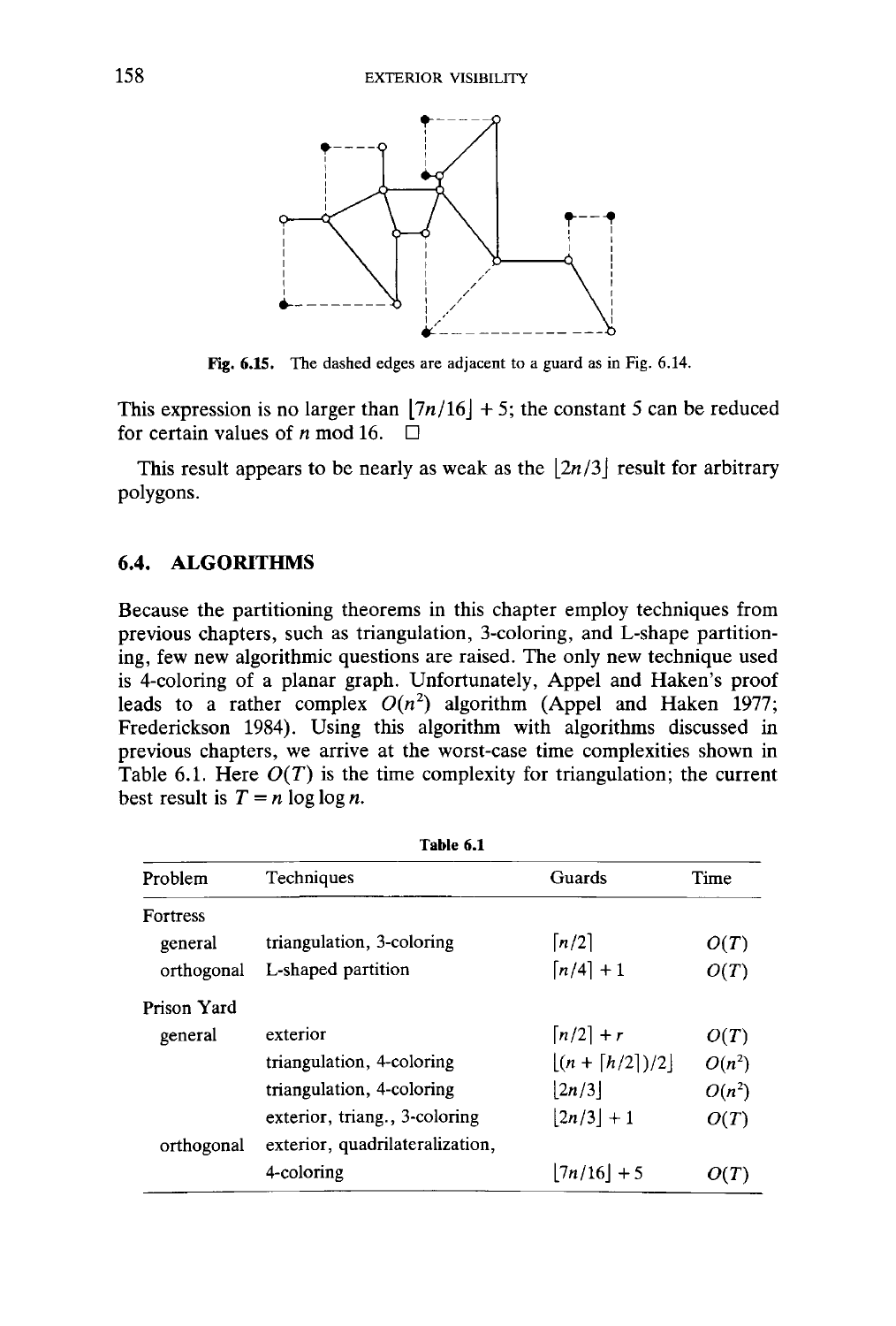Although 4-coloring is a time consuming process, several linear algorithms are known for 5-coloring (Chiba et al. 1981; Frederickson 1984). Using one of these algorithms improves the speed from  $O(n^2)$  to  $O(T)$  in two instances in the table, but increased the number of guards: since guards must be placed with three out of the five colors to guarantee that every triangle receives a guard, the number of guards becomes  $|3(n + \lfloor h/2 \rfloor)/5|$ and  $|3n/4|$ , respectively.

# **6.5. NEGATIVE RESULTS**

Two natural approaches to solving the prison yard problem lead to conjectures which, if true, would either settle the problem or represent a significant advance. This section formulates these conjectures and presents counterexamples.

## **6.5.1. Triangulation**

Triangulate the interior of an *n* -vertex polygon (including the interior of any holes) and the exterior inside the hull. Now extend rays to infinity from each hull vertex.

\* Conjecture. Each triangle and each unbounded region of the above described figure can be dominated by  $\lfloor n/2 \rfloor$  combinatorial vertex guards.

If this conjecture were true, then the prison yard problem would be solved for polygons with holes. Figure 6.16 is, however, a counterexample. There is just one Hamiltonian cycle of the triangulation: the convex hull. Thus this figure can only arise from a convex decagon, which can be easily covered



Fig. 6.16. A 10-node graph that requires 6 combinatorial guards (solid dots) for domination.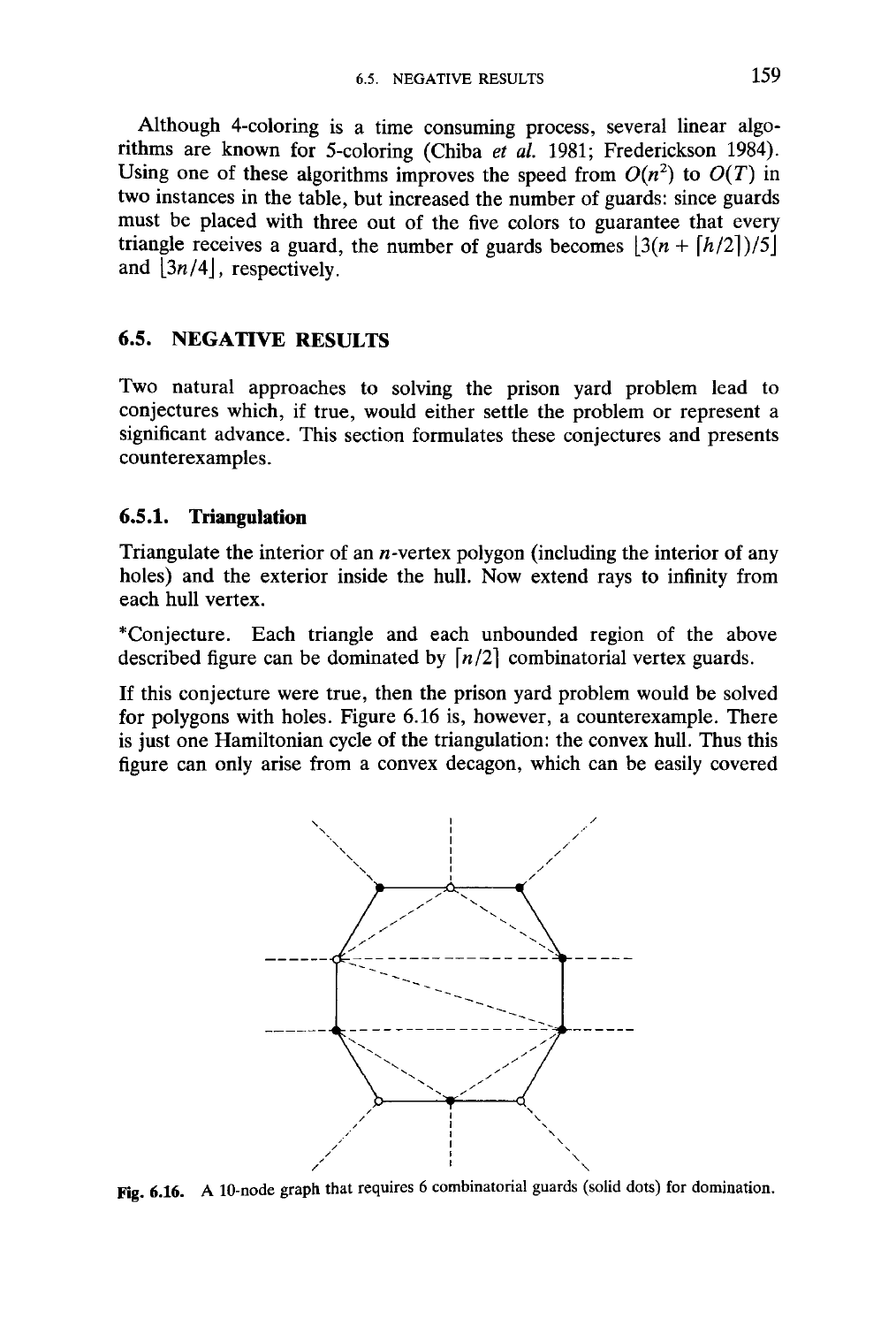with five guards. But since there exists a triangulation of this decagon (as shown) that cannot be dominated by five guards, one cannot hope to prove  $\lfloor n/2 \rfloor$  sufficiency starting with an arbitrary triangulation.

## **6.5.2. Convex Partitioning**

Another method of reducing the problem to combinatorics is to form a convex partitioning of the plane from the *n*-vertex polygon. Such partitions of the interior of the polygon were considered by Chazelle (Chazelle 1980) and discussed in Section 1.4. At each vertex of the polygon, extend a ray that bisects the angle at the vertex outward if the vertex is convex and inward if it is reflex. The ray is extended to its first intersection with a polygon edge on another ray. The bisection procedure may be applied to the vertices in any order. Chazelle proved (for interior partitionings) that the resulting graph can be made cubic (each node has degree 3) by slightly varying the ray angles to avoid "coincidences." The same result holds for the interior and exterior partitioning. An example is shown in Fig. 6.17.

*LEMMA 6.5.* Each *n* -vertex polygon (with or without holes) induces a cubic convex partitioning of the plane into  $n + 1$  regions.

*Proof.* That the partition can be chosen so that its graph is cubic follows from Chazelle's method (Chazelle 1980). That the number of regions is  $n+1$  is established by the following argument. Initially there are  $h+2$ regions: the exterior of the polygon, its interior, and the interior of each of the *h* holes. The first ray towards the exterior of the polygon does not increase the number of regions; similarly the first ray from each of the *h* holes towards the exterior of the holes cannot increase the number of



Fig. 6.17. A convex partitioning of the plane induced by a polygon; here  $n = 14$  and 15 regions result.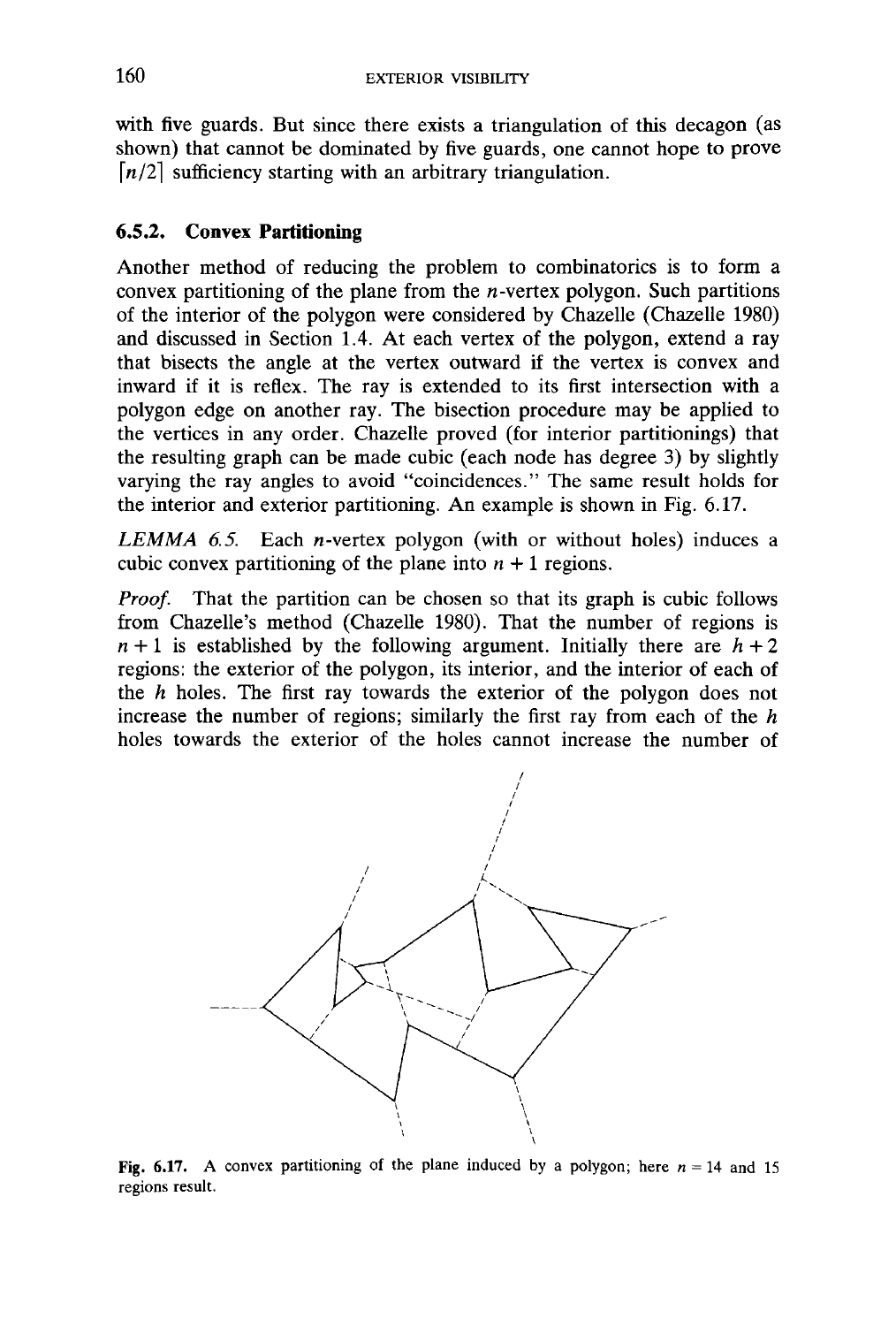

Fig. 6.18. A convex partitioning of 6 vertices that requires 4 combinatorial guards (solid dots) for domination.

regions. Each of these  $h+1$  cuts can be thought of as reducing the multiply-connectedness by 1 without increasing the number of regions. Each of the remaining  $n - (h + 1)$  cuts increments the number of regions by 1. So the total number of regions is  $(h+2) + [n - (h+1)] = n + 1$ .

Now each vertex of the original polygon sits at the junction of precisely three convex regions. A guard placed at a vertex covers all three regions entirely, since they are convex. So the task is to select  $\lfloor n/2 \rfloor$  vertices, each covering three regions, such that all  $n + 1$  convex regions are covered by at least one vertex. This scheme leads to the following conjecture.

\* Conjecture. Any convex partitioning of the plane into  $n' = n + 1$  regions can be dominated with  $|n'/2| = \lfloor n/2 \rfloor$  vertex guards.

This conjecture is both stronger and weaker than what is needed to prove  $\lfloor n/2 \rfloor$  sufficiency for the prison yard problem. It is stronger in that its claim is for *all* convex partitions, but those arising from the angle bisection technique represent only a subclass (for instance, an *n*-vertex polygon will generate a partition with no more than  $2n$  edges). It is weaker in that only the polygon vertices are candidates for guard location: ray-ray intersections may lay arbitrarily far outside of the polygon. Nevertheless, the conjecture would represent an advance if true, and would be interesting in its own right. Figure 6.18 shows a simple counterexample, however. There are *n =* 6 vertices and  $2n = 12$  edges, but  $g = 4 > \lfloor n/2 \rfloor = 3$  guards are necessary. This figure was derived from its non-Hamiltonian dual graph, which can be seen to have no perfect matching after three regions are covered by one guard, by Tutte's theorem (Tutte 1947; Harary 1969).*<sup>1</sup>* The partitioning in the

<sup>1.</sup> A *matching* is a collection of edges that share no nodes. A *perfect matching* is one that matches every node. Tutte's theorem states that a graph *G* has a perfect matching iff it has an even number of nodes and there is no set *S* of nodes such that the number of odd components of  $G - S$  exceeds  $|S|$ . If there is an S such that the number of components (even or odd) of  $G - S$  exceeds  $|S|$ , then *G* is non-Hamiltonian.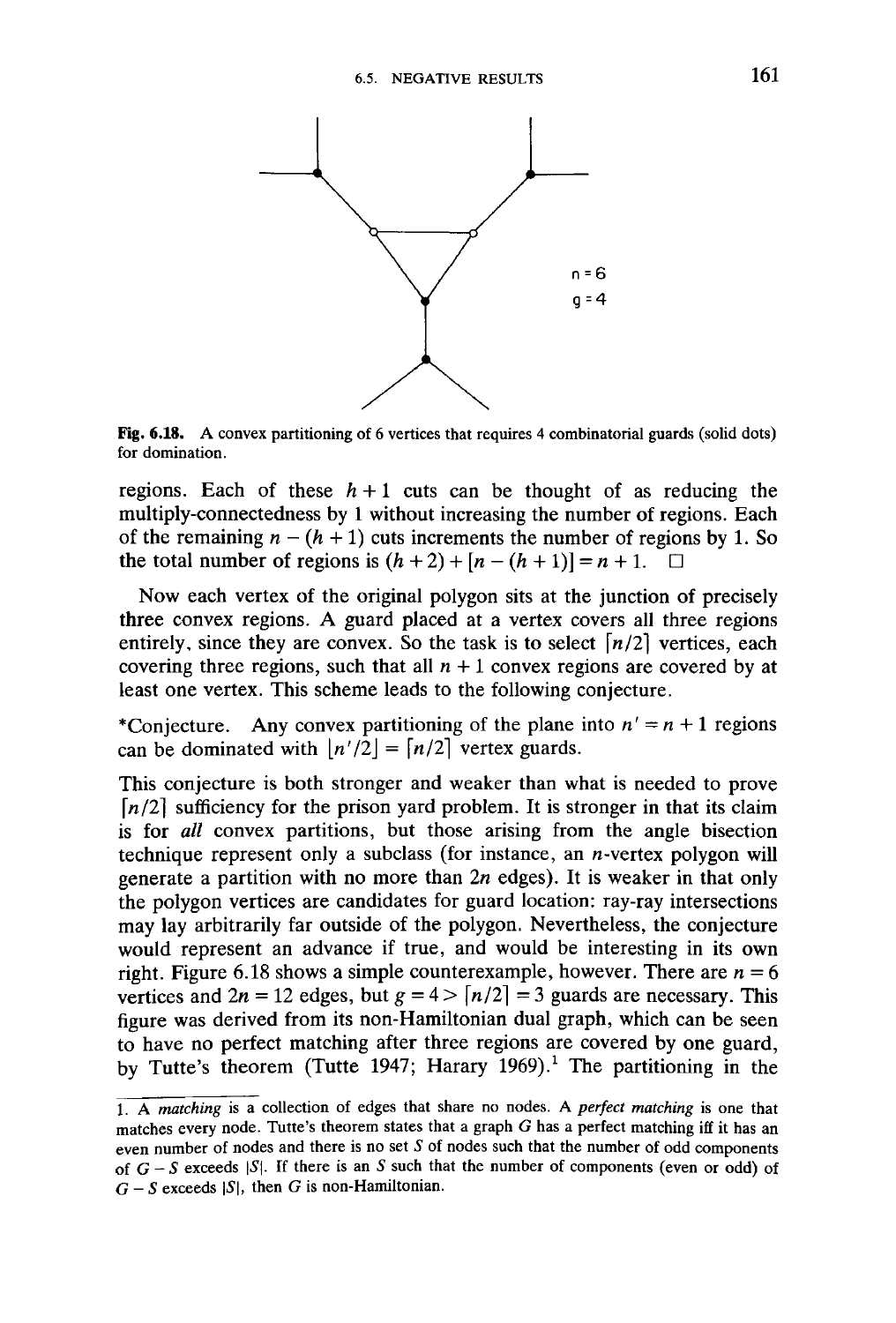

Fig. 6.19. A convex partitioning of 12 vertices that requires 7 combinatorial guards (solid dots) for domination.

figure could never arise from the bisection process, however, as that process always produces regions with at least three bounding edges each. This suggests tightening the conjecture to convex partitions whose dual graphs have degree at least 3. Again, however, a counterexample can be derived from a non-Hamiltonian dual that has no perfect matching after deletion of three nodes with one guard, as shown in Fig. 6.19. This figure has  $n = 12$ vertices,  $n' = n + 1 = 13$  regions, and  $21 < 2n$  total edges. It requires  $g = 7$   $\big[ n/2 \big] = 6$  guards. In addition, this partitioning *can* arise from the bisection process: from a polygon with one hole, as shown in the figure.

This last figure definitely establishes that this attempted reduction to combinatorics cannot prove  $\lfloor n/2 \rfloor$  sufficiency for multiply-connected polygons; it remains possible that the conjecture holds for convex partitions arising from polygons with no holes.

#### **6.5.3. Monotone Polygons**

We will end this pessimistic section on a positive note by showing that convex partitions lead to a proof of the prison yard conjecture for the special case of monotone polygons.

*THEOREM 6.6* [O'Rourke 1984].  $\lfloor n/2 \rfloor$  guards are occasionally necessary and always sufficient to see the interior and exterior of a monotone polygon of *n* vertices.

*Proof.* Assume that the polygon is monotone with respect to the *y* axis. It will be no loss of generality to assume that the vertices extreme in the y direction are unique; call the highest *a* and the lowest *b.* Partition the plane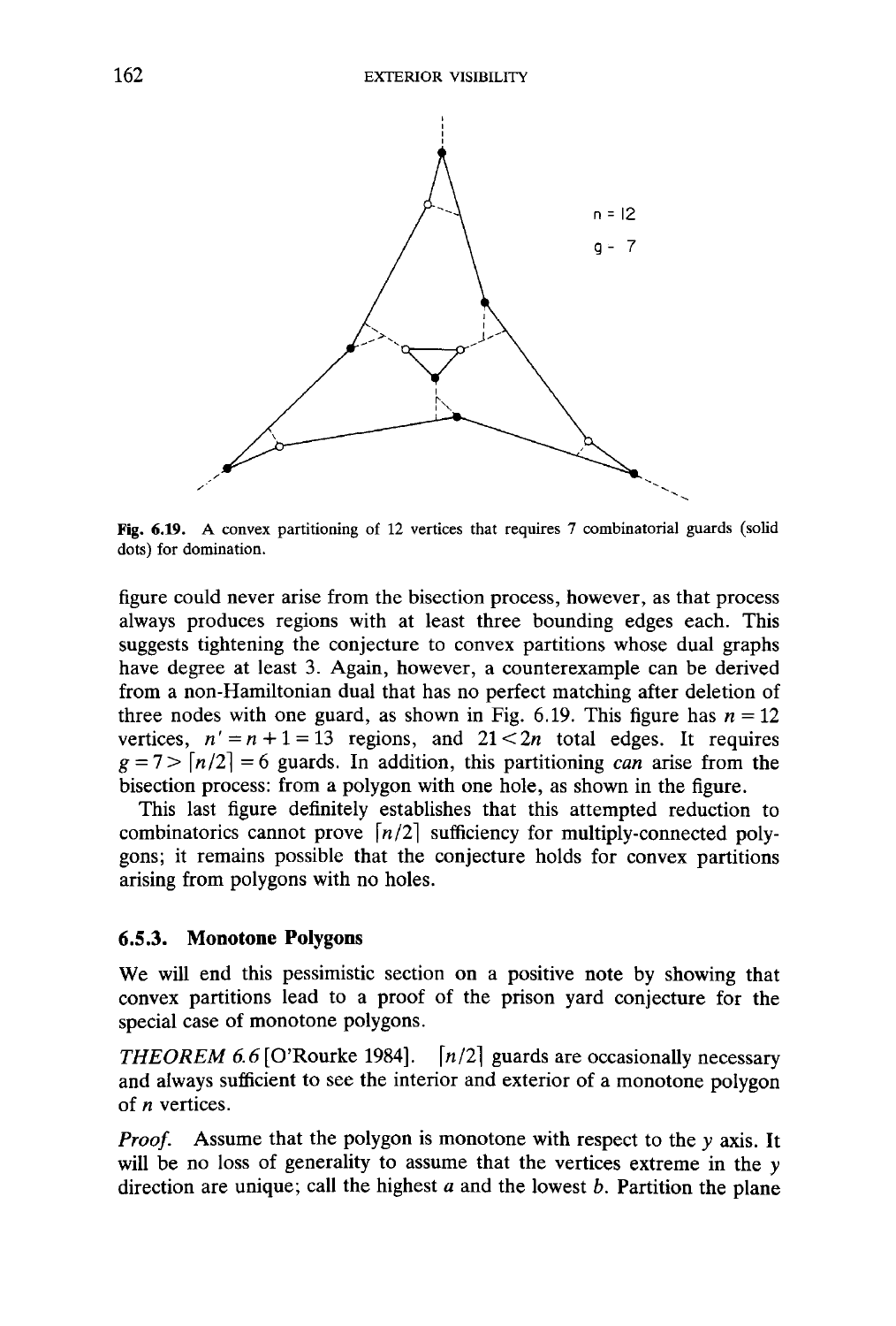

Fig. 6.20. A convex partitioning of the plane induced by a monotone polygon with 12 convex and 7 reflex vertices.

into convex regions as follows. Draw vertical rays from *b* and *a* towards the exterior of the polygon, and draw horizontal rays from each convex vertex, again towards the exterior. Finally, draw horizontal segments from each reflex vertex towards the interior of the polygon to the polygon's opposite chain. See Fig. 6.20.

Note that the exterior regions form a ring around the polygon, with each pair of adjacent exterior regions sharing a convex vertex. Thus, if there are  $\overline{c}$  convex vertices, the exterior regions can be covered with  $\left[ c/2 \right]$  guards, one on every other convex vertex. We will use the convention that *a* is assigned a guard; clearly we have that flexibility. The interior regions form a vertical stack, with each pair of adjacent regions sharing a reflex vertex. If there are *r* reflex vertices, then there are at most  $r + 1$  interior regions; this maximum is achieved when no two reflex vertices have the same vcoordinate. Because a guard is placed at *a,* the top interior region is already covered, leaving r to be covered. These can be covered with  $\lceil r/2 \rceil$  guards, one on every other reflex vertex (sorted by their v-coordinate, not their position in the polygon's boundary).

Now  $n = c + r$ , and we have just established that all regions can be covered with  $\lfloor c/2 \rfloor + \lfloor r/2 \rfloor$  guards. If at least one of *c* or *r* is even, then this formula accords with  $\lfloor n/2 \rfloor$ , and we are finished. If both are odd, however, the two ceilings yield one more guard than  $\lfloor n/2 \rfloor$ . But, since c is odd, *b* must be assigned a guard either clockwise from *a* or counterclockwise from *a,* choosing every other one. Therefore, we can assume that *b* is assigned a guard when *c* is odd. Now the bottom interior region is covered, and only